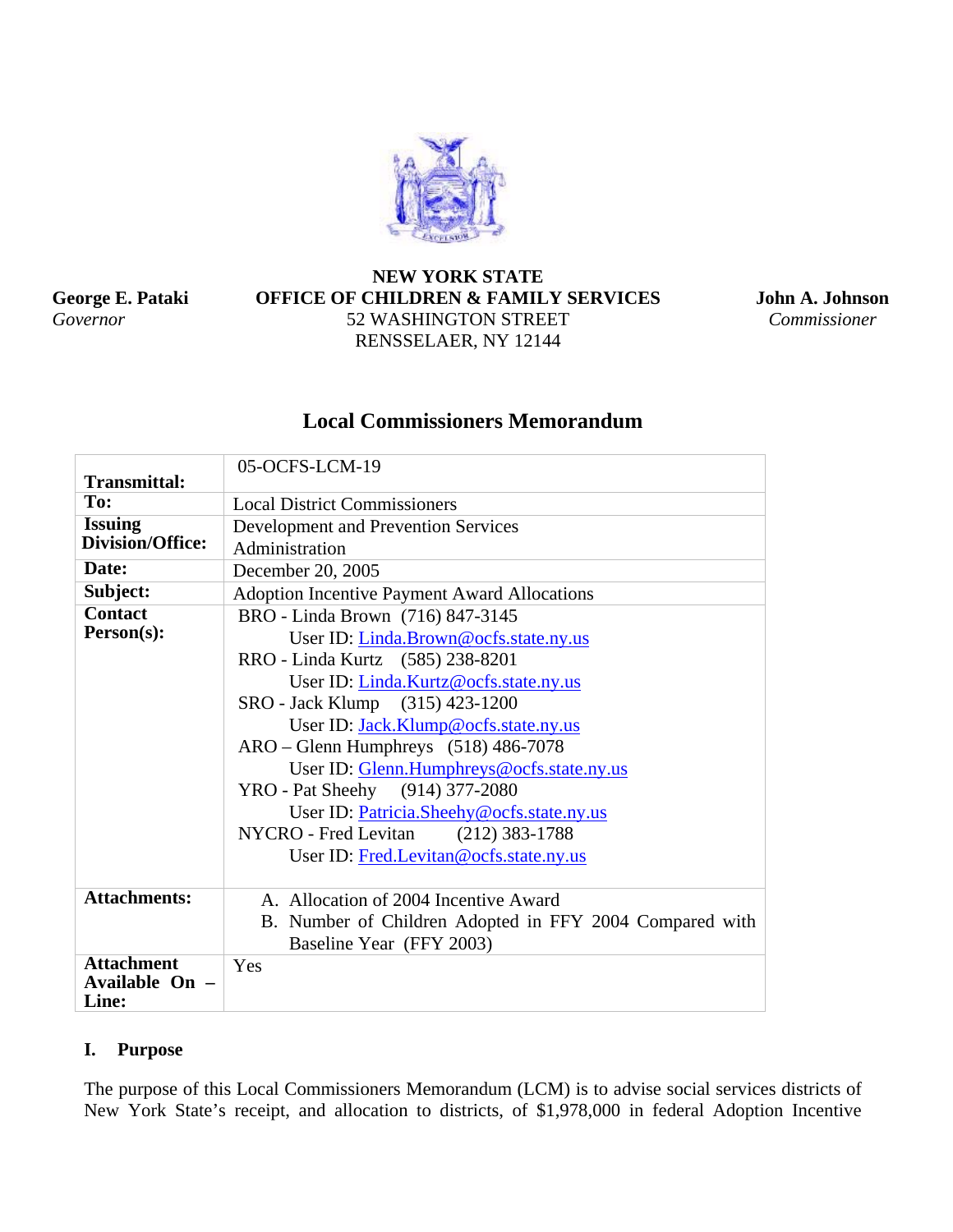payment funds for Federal Fiscal Year (FFY) 2004. This memorandum also provides information on how districts may use these funds, including claiming and reporting instructions.

# **II. Background**

#### Federal Awards to States

The federal Adoption Promotion Act of 2003, (the Act) reauthorized the adoption incentive payment program under Title IV-E of the Social Security Act. States must exceed a baseline number of adoptions to qualify for incentive funds. Under the 2003 amendments, incentive funds are awarded to states if they exceed the overall foster child adoption, older child adoption or special needs adoption baselines. Annually, up to \$43 million total for incentive payments to eligible states is authorized for appropriation for federal fiscal years 2004 through 2008. In the event that the total amount of incentive payments earned by states exceeds the amount of funds appropriated for this purpose, payments to states will be prorated accordingly. The amendments became effective on October 1, 2003, and affect how states earn incentive funds for adoptions finalized during or after FFY 2003.

Section 473A of the Social Security Act provides for incentive payments for a fiscal year in accordance with the following [per section 473A(d)]:

- \$4,000 for every foster child adopted over the baseline for public agency adoptions;
- \$4,000 for every older child adopted over the baseline for children age 9 and older; and
- \$2,000 for every young child with special needs adopted over the baseline for children under age 9 with special needs.

A state may receive an incentive payment for each category of finalized adoptions, if the state exceeds the established baseline for each adoption group. To qualify for the young child with special needs incentive payment, the state must exceed its baseline for either the foster child adoptions or older child adoptions. The amount of incentive payments to states will be determined by the amount of funds appropriated annually by Congress. If Congress does not appropriate sufficient funds, these payments will be prorated.

Incentive funds earned by states within a fiscal year (earning year) are paid to states the subsequent fiscal year (award year). This is because the actual amount of incentive funds cannot be calculated by the Administration for Children and Families (ACF) of the federal Department of Health and Human Services until each state's Adoption and Foster Care Analysis and Reporting System (AFCARS) data is submitted after the end of the fiscal year for which the funds are awarded. The ACF reserves the right to adjust awards to states, as it deems necessary, based on AFCARS data reconciliation, fiscal year appropriation and the statutory payment formula. Therefore, OCFS reserves the right to adjust awards to districts accordingly if the ACF adjusts the award to New York State.

Additional information about the federal incentive payments, including the process used for establishing adoption incentive baselines, can be found in Federal Program Instructions ACYF-CB-PI-04-03, issued on March 23, 2004, by the Children's Bureau of ACF. The website link to these program instructions is [http://www.acf.hhs.gov/programs/cb/laws\\_policies/policy/pi/pi0403.htm](http://www.acf.hhs.gov/programs/cb/laws_policies/policy/pi/pi0403.htm)**.**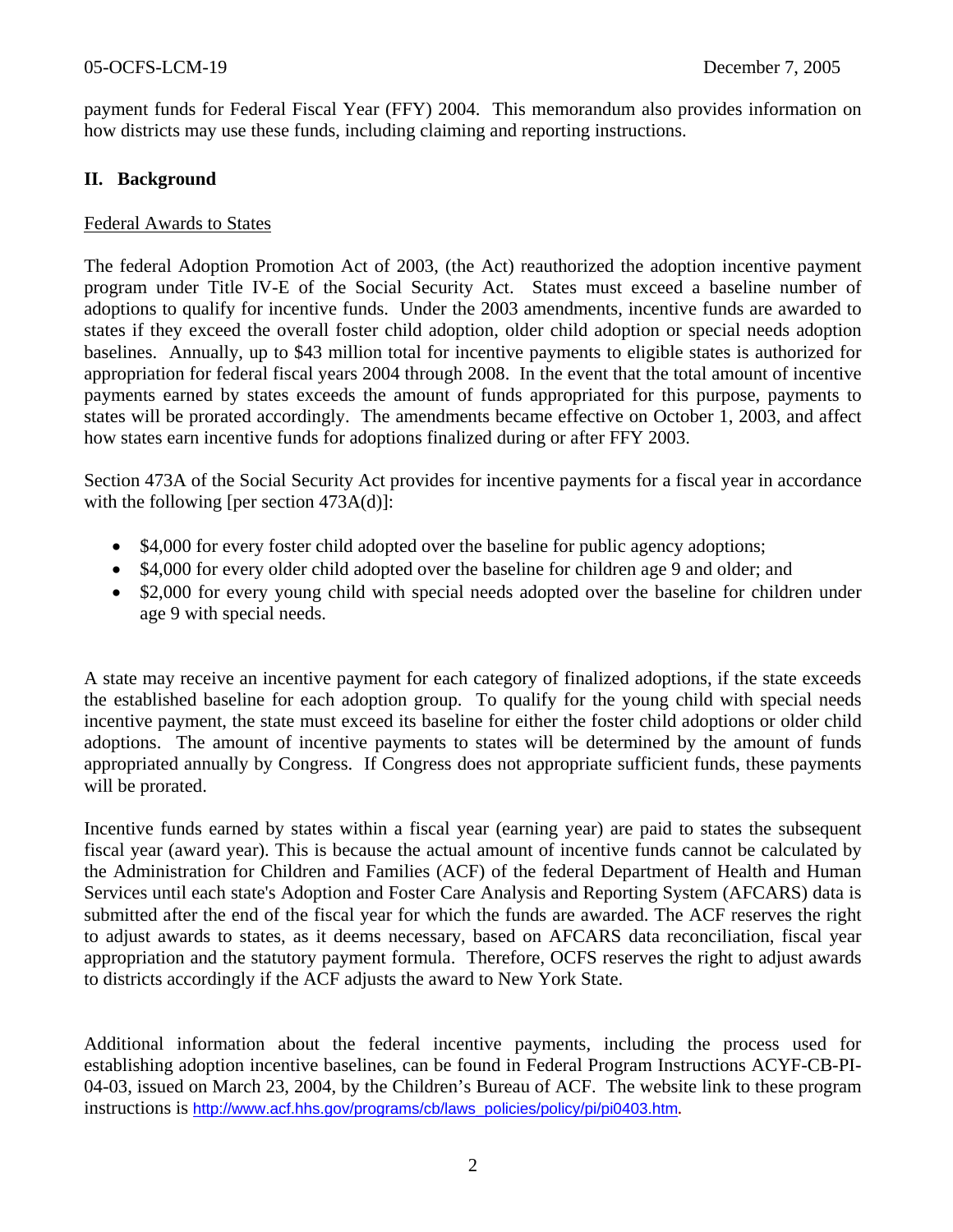#### New York State Allocation of Adoption Incentive Payment

State statute [Social Services Law, §409-a (10)] requires that adoption incentive funds received by the state be allocated proportionately to the social services districts that increased their adoptions of children in foster care in the relevant federal categories.

As directed by the State statute, the full amount of the FFY 2004 federal adoption incentive payment to New York State is being allocated to the social services districts that increased their adoptions over the baseline in FFY 2003 of foster children, children age 9 or older, and/or children less than 9 years old with special needs. (To qualify for the incentive payment for younger children with special needs, a district must have exceeded its baseline for either foster child adoptions or older child adoptions.)

Section 409-a (10) of the Social Services Law also provides that social services districts may use their adoption incentive payments only for preventive services, including substance abuse services provided to pregnant women or a caretaker person in an outpatient, residential or inpatient setting. Up to 30 percent of the amount provided to a district may be used for post-adoption services to children and families.

#### **III. Program Implications**

#### Federal Requirements

State expenditure of awarded adoption incentive payments is limited to the costs for services (including post-adoption services) and activities allowable under Title IV-B or Title IV-E of the Social Security Act.

#### State Requirements

Under state statute [Social Services Law §409-a (10)], the adoption incentive payment awards allocated to local districts must be used to provide preventive services to children and families as defined in 18 NYCRR Part 423, which may include mandated preventive services, non-mandated preventive services, or community optional preventive services. Up to 30 percent of an award may be used to provide post-adoption services to children or families. The statute also specifically provides that preventive services for this purpose can include substance abuse services provided to a pregnant woman or to a child's caretaker in an outpatient, residential or in-patient setting.

#### Local District Opportunities

Adoption incentive payments represent flexible, federal funding with little restriction on spending. Districts in receipt of the funding may invest in a range of services to prevent first or subsequent out-ofhome placements of children from the home of their parents (both birth and adoptive parents) or guardians. This funding provides districts an opportunity to fund existing programs at current levels, expand existing programs, or start up new programs. Investment in evidence-based, family-centered programs may prove effective in enabling local districts to maintain children and youth safely with their families.

The following list offers suggestions of some of the kinds of existing or new programs that districts may want to consider in using their incentive payments.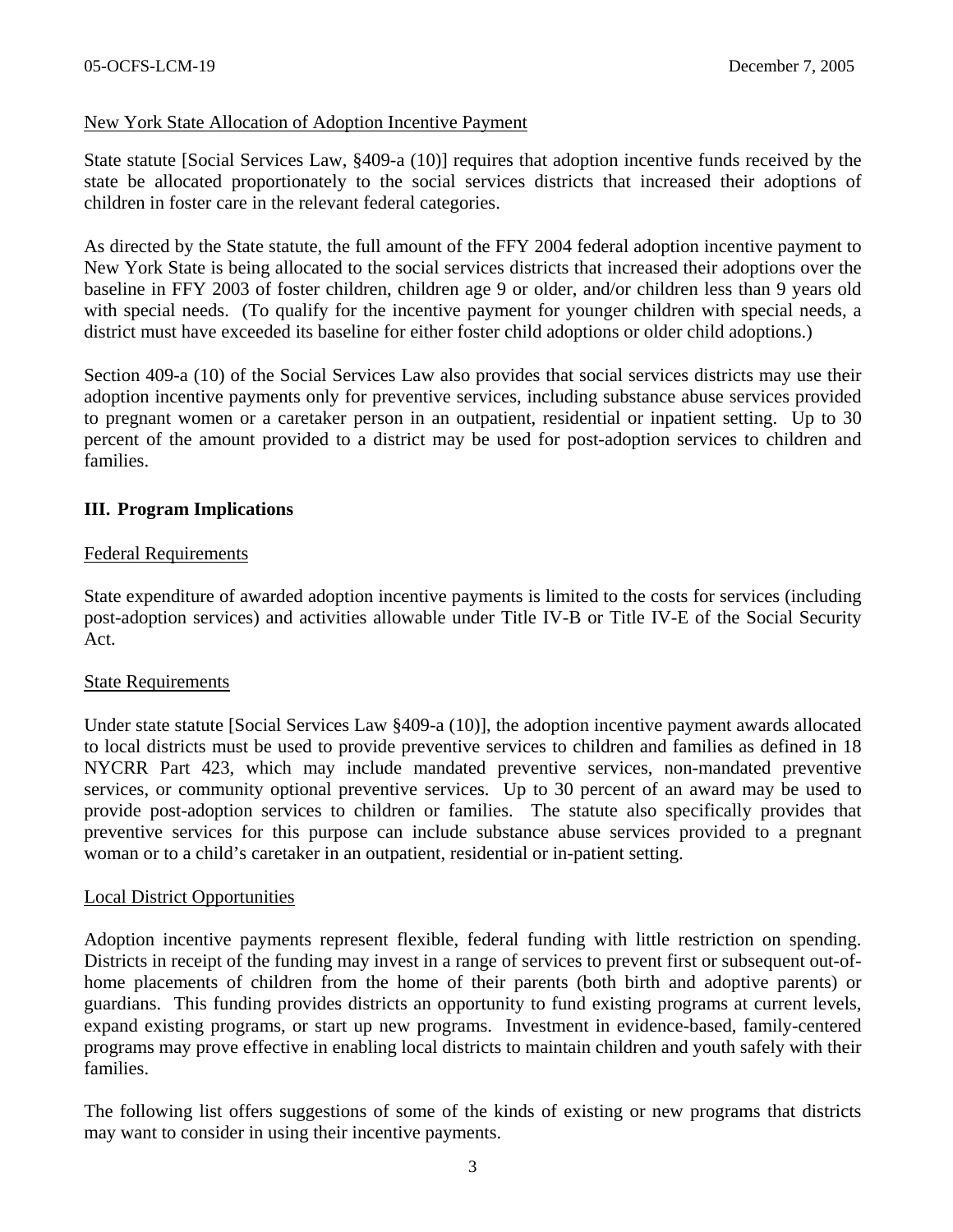- Services to hasten discharge of children to reunification, including strengthened visitation programs, family meetings, and concurrent planning and permanency mediation.
- Services to locate and strengthen the role of birth fathers and their extended families.
- Post-adoption services, including support groups for adoptive families, information and referral services, telephone helpline and training for clinicians in adoption issues.
- Preventive services that address the barriers to timely adoption identified in a particular locality through the Adoption Now panel reviews of cases of freed children.
- Substance abuse services to pregnant women or to a child's caretaker.
- Primary prevention services, including home visiting programs and community optional preventive services.
- Services to support kinship caretaker.
- Individualized recruitment for adoptive resources for adolescents in foster care available for adoption. The effectiveness of this was demonstrated in the Longest Waiting Children Program.
- Services to strengthen families, including Functional Family Therapy.

**Important Note:** While the use of the funding does not require approval by OCFS, regional staffs are available for consultation to those districts that may want additional information. Each district will be asked to provide information to the OCFS regional office about the ways in which they use this allocation. Because this funding is federal, no local match is required nor may this funding be used as any portion of the 35 percent match for State child welfare financing preventive services funding. In addition, this funding may not be used as the State or local match for other available federal funds.

#### **IV. Allocations to Districts**

District allocations of the adoption incentive payments for FFY 2004 are listed in Attachment A. OCFS created a formula comparable to the formula used by ACF to calculate New York State's portion of the Adoption Incentive award. OCFS used the net improvement for the number of adoptions in each incentive category and prorated the total incentive payment for that category based on the net increase. The difference is that when the net improvement at the State level (329 adoptions in FFY 2004 over 2003) is broken out at the district level, a decrease in one county will cancel the improvement by another. For example, County A may have increased its adoptions by 6 but County B had 6 fewer adoptions. Therefore, OCFS modified the methodology used by ACF when determining how to allocate the awarded federal funds to the districts in order to award districts that experienced increases over the baseline. A district may receive an incentive payment for each category of finalized adoptions, if the district exceeds the baseline for each adoption group. To qualify for the "young child with special needs" incentive payment, the district must exceed its baseline for either the foster child adoptions or older child adoptions.

OCFS took the total number of additional adoptions for all districts (468) and divided each district's improvement by the total improvement in each of the three categories to find the percent of improvement for each district in each of the three categories. For example, a district that increased its overall adoptions of children in foster care from 25 children in FFY 2003 to 45 children in FFY 2004 had an increase of 20 children, or 4.274 percent of the total district improvement (20  $\div$  468). The dollar award to the State for that category (\$1,316,000) was multiplied by the district's percent of improvement. In the example, 4.274 percent (.04274) was multiplied by the total award in that category, for an award of \$56,239.32. The same was done for each district in the "under 9 with special needs" and the "9 and older" categories. Awards from each category were totaled to compute the overall district allocation.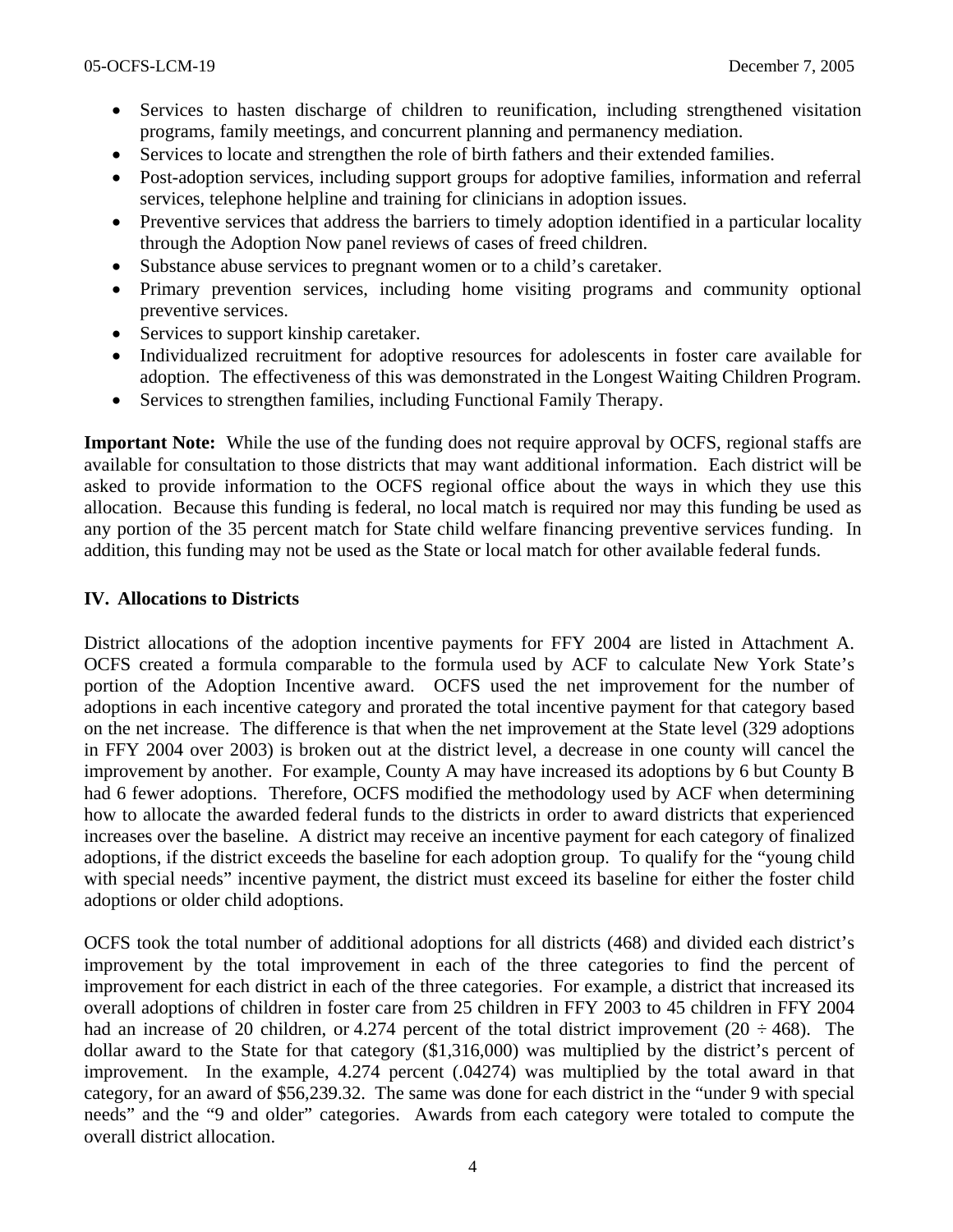## **V. Fiscal and Claiming**

#### Time Period to Liquidate Funds

Federal regulations require that incentive funds be spent by the end of the FFY following the FFY in which they were awarded, regardless of when the funds are received during the award year. For funds earned in FFY 2004 and awarded in FFY 2005, districts must submit final claims by August 15, 2006. Unclaimed allocation amounts will be redistributed to other districts that both earned and fully claimed their Adoption Incentive award, allowing New York State to maximize its use of funds available under this federal funding stream.

#### Claim and Expenditure Reporting Requirement(s)

The costs related to the federal Adoption Incentive funds should be accumulated on the Schedule D in the F-17 function. These expenditures will carry through to the LDSS-3274, "Schedule D-17, and Distribution of Allocated Costs to Other Reimbursable Programs." While the funds were earned in FFY 2004, states received the award in FFY 2005; expenditures should be reported on the appropriate lines in a column labeled "ADPT INC 2005." These expenditures will support the LDSS-3922 "Reimbursement Claim for Special Projects" (revised 12/00).Each claim should be identified as "ADPT INC 2005" in the Project Name box. The expenditures must also be listed on the Federal Share line (line 18), under the appropriate columns (Non-Administration Costs or Administration Costs).

To receive reimbursement for these expenditures, local districts must sign the certification and submit the LDSS-3922 form to the Bureau of Financial Services Claims Unit, in the New York State Office of Temporary and Disability Assistance. The D-17 should not be submitted with the LDSS-3922 form, but must be retained by the local district for audit purposes.

Please refer to Fiscal Reference Manual Volume 2 Chapter 3 for further LDSS 3922 instruction. Reimbursement will be available up to the amount of the district's allocation.

Incentive funds expended by the districts may not be claimed as State or local matching funds for other federal funds.

#### **VI. Contact Information**

Programmatic questions should be directed to the appropriate OCFS Regional Office, Division of Development and Prevention Services (listed on page 1).

Any fiscal questions regarding the Adoption Incentive Award allocation should be directed to:

 Lillian Denton , Director, Bureau of Management Information at 518-474-6947. User ID: [Lillian.Denton@dfa.state.ny.us](mailto:Lillian.Denton@dfa.state.ny.us)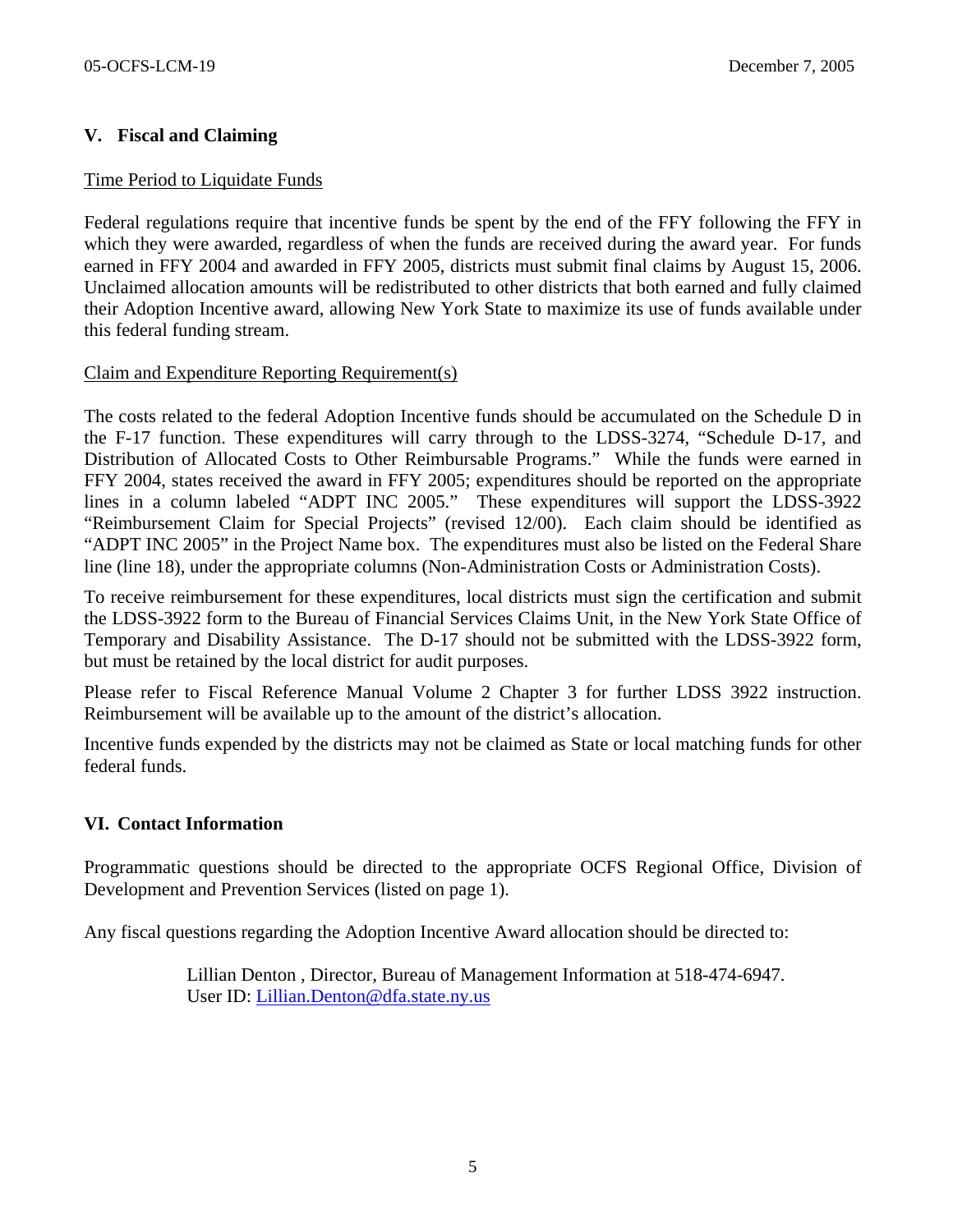#### 05-OCFS-LCM-19 December 7, 2005

Claiming questions should be directed to the Office of Temporary and Disability Assistance, Bureau of Financial Services:

> Marian Borenstein, Region VI - New York City, 212-961-8250 User ID: [Marian.Borenstein@dfa.state.ny.us](mailto:Marian.Borenstein@dfa.state.ny.us)

Michael Borenstein, Region V, 631-854-9704 User ID: [Michael.Borenstein@dfa.state.ny.us](mailto:Michael.Borenstein@dfa.state.ny.us)

Carolyn Oleyourryk, Regions I-IV - Upstate Office, 1-800-343-8859, extension 4-7549, or 518-474-7549 User ID: [Carolyn.oleyourryk@dfa.state.ny.us](mailto:Carolyn.oleyourryk@dfa.state.ny.us)

*s/s Susan A. Costello*

**Issued By:**  Name: Susan A. Costello Title: Deputy Commissioner Division/Office: Administration

6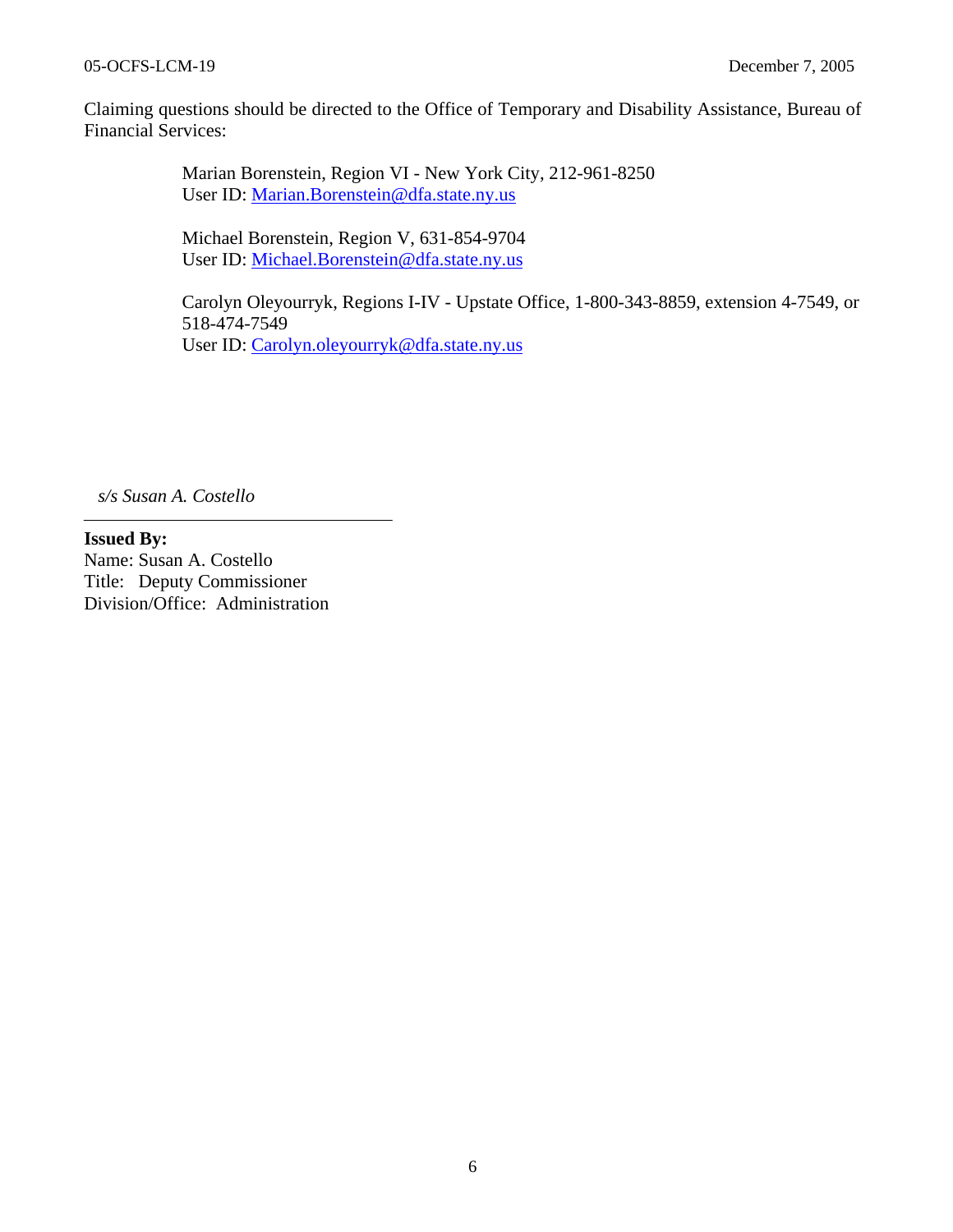# Attachment A

| <b>Districts</b> | <b>Allocations for</b><br><b>Adoptions</b> | Total Number of Allocations for Age 9<br>and Older | *Allocations for<br><b>Under 9 Years</b><br><b>Old with Special</b><br><b>Needs</b> | <b>Total Allocation</b>  |
|------------------|--------------------------------------------|----------------------------------------------------|-------------------------------------------------------------------------------------|--------------------------|
|                  |                                            |                                                    |                                                                                     |                          |
| Albany           |                                            | \$5,121                                            | $\overline{\phantom{a}}$                                                            | \$5,121                  |
| Allegany         | $\qquad \qquad \blacksquare$               | $\overline{\phantom{0}}$                           | $\qquad \qquad \blacksquare$                                                        |                          |
| <b>Broome</b>    |                                            |                                                    |                                                                                     |                          |
| Cattaraugus      | \$<br>11,248                               |                                                    | \$<br>3,631                                                                         | 14,879                   |
| Cayuga           | 50,615                                     | 33,290                                             | 2,178                                                                               | 86,083                   |
| Chautauqua       | 25,308                                     | 17,925                                             |                                                                                     | 43,233                   |
| Chemung          |                                            | 2,561                                              | $\blacksquare$                                                                      | 2,561                    |
| Chenango         | 2,812                                      | 5,121                                              | $\qquad \qquad \blacksquare$                                                        | 7,933                    |
| Clinton          |                                            |                                                    |                                                                                     |                          |
| Columbia         |                                            |                                                    |                                                                                     |                          |
| Cortland         |                                            | 5,121                                              |                                                                                     | 5,121                    |
| Delaware         | 16,872                                     | 2,561                                              | 1,452                                                                               | 20,885                   |
| Dutchess         | 53,427                                     | 5,121                                              | 7,987                                                                               | 66,535                   |
| Erie             | 275,573                                    | 71,701                                             | 39,210                                                                              | 386,484                  |
| <b>Essex</b>     |                                            |                                                    |                                                                                     |                          |
| Franklin         | 14,060                                     | 5,121                                              |                                                                                     | 19,181                   |
| Fulton           |                                            | 2,561                                              |                                                                                     | 2,561                    |
| Genesee          | 16,872                                     | 5,121                                              | 2,178                                                                               | 24,171                   |
| Greene           | 14,060                                     | 12,804                                             |                                                                                     | 26,864                   |
| Hamilton         | $\blacksquare$                             | $\overline{\phantom{a}}$                           | $\overline{\phantom{0}}$                                                            |                          |
| Herkimer         | 22,496                                     | 10,243                                             | 726                                                                                 | 33,465                   |
| Jefferson        | 16,872                                     | 12,804                                             |                                                                                     | 29,676                   |
| Lewis            | $\equiv$                                   |                                                    |                                                                                     |                          |
| Livingston       | 28,120                                     |                                                    | 6,535                                                                               | 34,655                   |
| Madison          | 16,872                                     | 12,804                                             | 2,178                                                                               | 31,854                   |
| Monroe           | $\overline{\phantom{a}}$                   | 33,290                                             | $\qquad \qquad \blacksquare$                                                        | 33,290                   |
| Montgomery       |                                            |                                                    |                                                                                     |                          |
| Nassau           |                                            |                                                    |                                                                                     |                          |
| Niagara          |                                            | -                                                  |                                                                                     |                          |
| Oneida           | 5,624                                      | 2,561                                              | 2,904                                                                               | 11,089                   |
| Onondaga         | 5,624                                      |                                                    | 5,083                                                                               | 10,707                   |
| Ontario          | 11,248                                     | 7,682                                              | 1,452                                                                               | 20,382                   |
| Orange           |                                            |                                                    |                                                                                     |                          |
| Orleans          | $\blacksquare$                             | $\frac{1}{2}$                                      | $\frac{1}{2}$                                                                       | $\overline{\phantom{a}}$ |
| Oswego           | 5,624                                      | 5,121                                              | $\overline{\phantom{a}}$                                                            | 10,745                   |
| Otsego           | 22,496                                     | 5,121                                              | 2,178                                                                               | 29,795                   |
| Putnam           |                                            | $\frac{1}{2}$                                      | $\overline{\phantom{0}}$                                                            | $\overline{\phantom{a}}$ |
| Rensselaer       | $\blacksquare$                             | $\frac{1}{2}$                                      | $\qquad \qquad \blacksquare$                                                        | -                        |
| Rockland         | $\blacksquare$                             | $\overline{\phantom{0}}$                           |                                                                                     |                          |

# Allocation of 2004 Adoption Incentive Award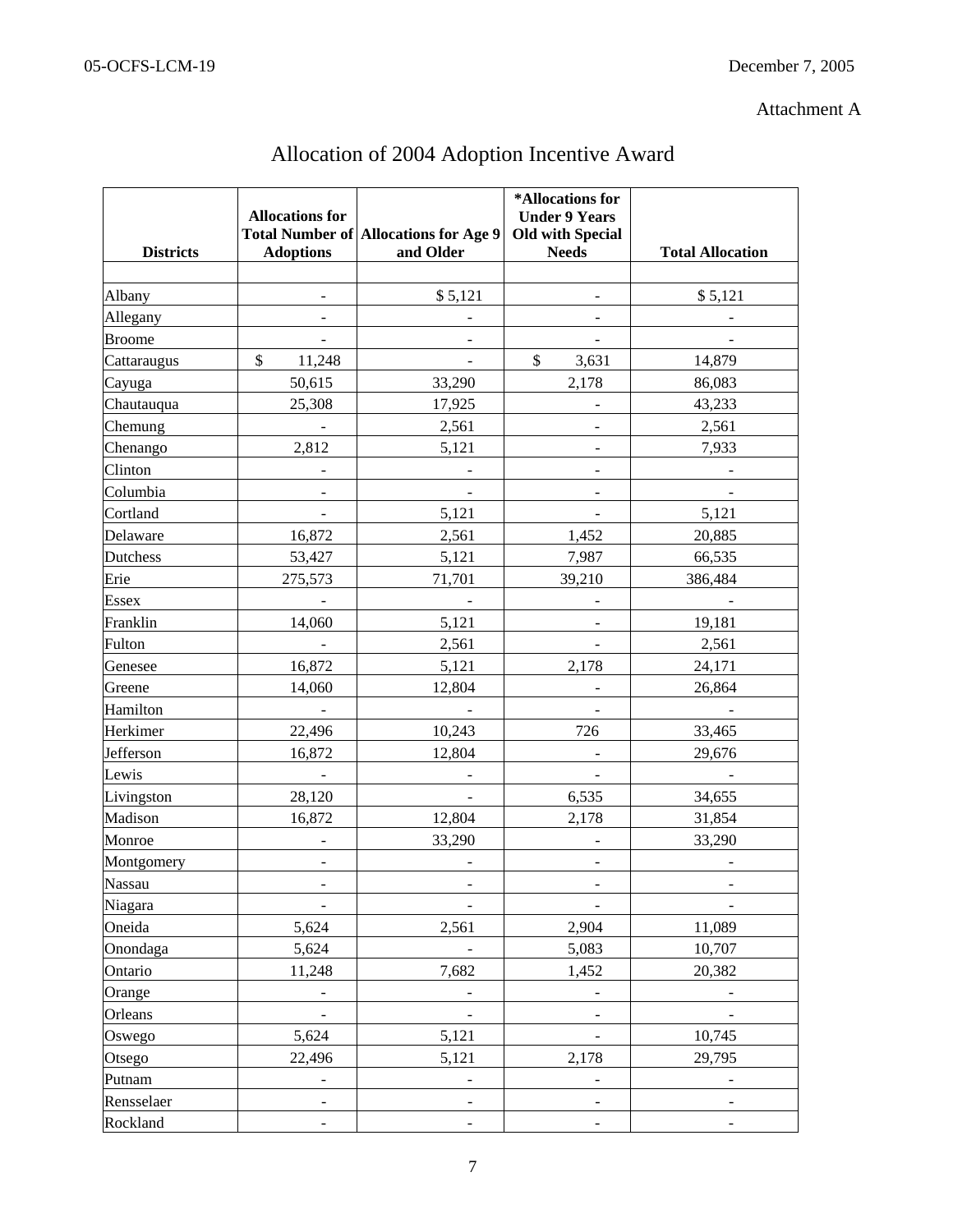## 05-OCFS-LCM-19 December 7, 2005

| St. Lawrence     | 14,060                                                                                                                                        |                          | 2,178                    | 16,238      |  |  |  |  |
|------------------|-----------------------------------------------------------------------------------------------------------------------------------------------|--------------------------|--------------------------|-------------|--|--|--|--|
| Saratoga         | 39,368                                                                                                                                        | 10,243                   | 3,631                    | 53,242      |  |  |  |  |
| Schenectady      |                                                                                                                                               | 2,561                    |                          | 2,561       |  |  |  |  |
| Schoharie        |                                                                                                                                               | 2,561                    |                          | 2,561       |  |  |  |  |
| Schuyler         | 2,812                                                                                                                                         | $\overline{\phantom{0}}$ | 726                      | 3,538       |  |  |  |  |
| Seneca           |                                                                                                                                               |                          |                          |             |  |  |  |  |
| Steuben          |                                                                                                                                               |                          |                          |             |  |  |  |  |
| Suffolk          | 205,274                                                                                                                                       | 69,140                   | 24,688                   | 299,102     |  |  |  |  |
| Sullivan         |                                                                                                                                               |                          |                          |             |  |  |  |  |
| Tioga            | 5,624                                                                                                                                         | $\overline{\phantom{a}}$ | 1,452                    | 7,076       |  |  |  |  |
| Tompkins         |                                                                                                                                               |                          |                          |             |  |  |  |  |
| Ulster           |                                                                                                                                               | $\overline{\phantom{a}}$ | $\overline{\phantom{a}}$ |             |  |  |  |  |
| Warren           |                                                                                                                                               | $\overline{\phantom{0}}$ |                          |             |  |  |  |  |
| Washington       | 11,248                                                                                                                                        | -                        | 1,452                    | 12,700      |  |  |  |  |
| Wayne            |                                                                                                                                               | $\overline{\phantom{a}}$ |                          |             |  |  |  |  |
| Westchester      |                                                                                                                                               |                          |                          |             |  |  |  |  |
| Wyoming          | 11,245                                                                                                                                        | 2,561                    | 2,181                    | 15,987      |  |  |  |  |
| Yates            | 2,812                                                                                                                                         | 5,121                    |                          | 7,933       |  |  |  |  |
| St. Regis Mohawk |                                                                                                                                               |                          | -                        |             |  |  |  |  |
| Upstate          | 908,266                                                                                                                                       | 355,942                  | 114,000                  | 1,378,208   |  |  |  |  |
| New York City    | 407,734                                                                                                                                       | 192,058                  | ÷                        | 599,792     |  |  |  |  |
| Statewide        | \$1,316,000                                                                                                                                   | \$548,000                | \$114,000                | \$1,978,000 |  |  |  |  |
|                  | *To qualify for the incentive payment, the county must exceed its baseline for either the foster child adoptions<br>or older child adoptions. |                          |                          |             |  |  |  |  |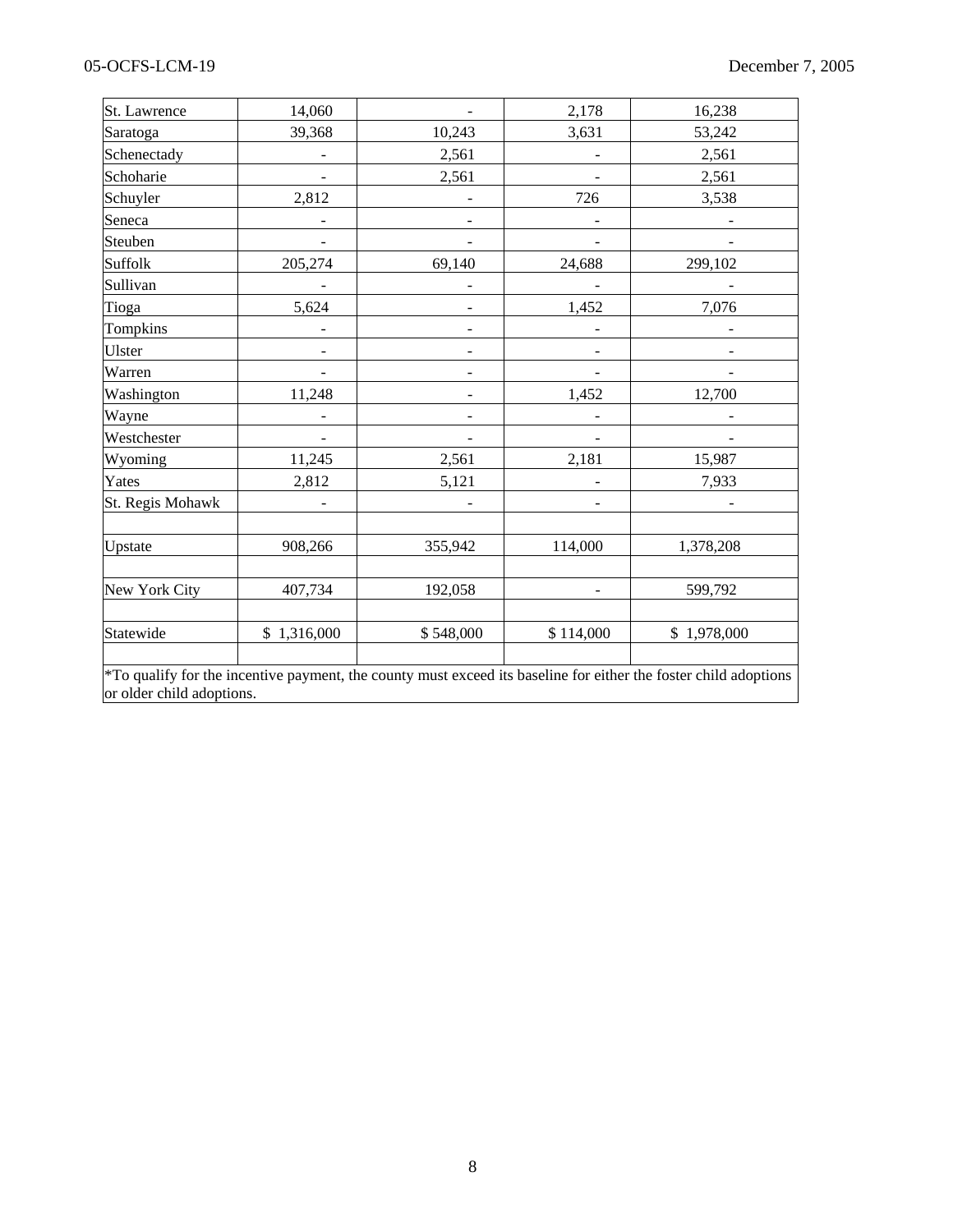# Attachment B

|                  | Children Discharged to Adoption Children Discharged to Adoption<br>in FFY 2004 |                             |                                                    |                                 |                          | in FFY 2003 (Baseline)                             | <b>Adoptions Over Base Line</b> |                           |                                                                 |
|------------------|--------------------------------------------------------------------------------|-----------------------------|----------------------------------------------------|---------------------------------|--------------------------|----------------------------------------------------|---------------------------------|---------------------------|-----------------------------------------------------------------|
| <b>Districts</b> | <b>Total</b><br><b>Children</b>                                                | 9 Years<br>Old and<br>older | *Under 9 years<br>old with Special<br><b>Needs</b> | <b>Total</b><br><b>Children</b> | Age 9<br>and<br>Older    | *Under 9 years<br>old with<br><b>Special Needs</b> | <b>Total</b><br><b>Children</b> | Age 9 and<br><b>Older</b> | *Under 9<br>years old<br>with<br><b>Special</b><br><b>Needs</b> |
| Albany           | 51                                                                             | 25                          | 20                                                 | 65                              | 23                       | 37                                                 | $-14$                           | $\overline{c}$            | $-17$                                                           |
| Allegany         | 6                                                                              | 4                           | 1                                                  | 11                              | $\overline{\mathcal{L}}$ | 4                                                  | $-5$                            | $\overline{\phantom{a}}$  | $-3$                                                            |
| <b>Broome</b>    | 24                                                                             | 12                          | 10                                                 | 36                              | 19                       | 14                                                 | $-12$                           | $-7$                      | $-4$                                                            |
| Cattaraugus      | 23                                                                             | $\overline{4}$              | 16                                                 | 19                              | 4                        | 11                                                 | 4                               |                           | 5                                                               |
| Cayuga           | 28                                                                             | 16                          | 9                                                  | 10                              | 3                        | 6                                                  | 18                              | 13                        | $\mathfrak{Z}$                                                  |
| Chautauqua       | 25                                                                             | 13                          | 6                                                  | 16                              | 6                        | 8                                                  | 9                               | $\boldsymbol{7}$          | $-2$                                                            |
| Chemung          | 28                                                                             | 12                          | 7                                                  | 38                              | 11                       | 20                                                 | $-10$                           | $\mathbf{1}$              | $-13$                                                           |
| Chenango         | 7                                                                              | 4                           | $\mathbf{2}$                                       | 6                               | $\overline{c}$           | 4                                                  | $\mathbf{1}$                    | $\overline{c}$            | $\mbox{-}2$                                                     |
| Clinton          | 7                                                                              | 3                           | 3                                                  | 14                              | 8                        | 5                                                  | $-7$                            | $-5$                      | $-2$                                                            |
| Columbia         | 3                                                                              | 1                           | $\boldsymbol{2}$                                   | 10                              | $\overline{2}$           | 7                                                  | $-7$                            | $-1$                      | $-5$                                                            |
| Cortland         | 11                                                                             | 5                           | 4                                                  | 12                              | 3                        | 5                                                  | $-1$                            | $\boldsymbol{2}$          | $^{\rm -1}$                                                     |
| Delaware         | 6                                                                              | 1                           | $\overline{c}$                                     |                                 |                          |                                                    | 6                               | $\mathbf{1}$              | $\sqrt{2}$                                                      |
| Dutchess         | 33                                                                             | $\,8\,$                     | 14                                                 | 14                              | 6                        | 3                                                  | 19                              | $\overline{c}$            | 11                                                              |
| Erie             | 216                                                                            | 72                          | 109                                                | 118                             | 44                       | 55                                                 | 98                              | 28                        | 54                                                              |
| <b>Essex</b>     |                                                                                |                             |                                                    | $\overline{\phantom{a}}$        | $\sim$                   | $\overline{\phantom{a}}$                           | $\overline{\phantom{a}}$        | $\sim$                    |                                                                 |
| Franklin         | 6                                                                              | 3                           |                                                    | 1                               | 1                        |                                                    | $\mathfrak s$                   | $\mathfrak{2}$            |                                                                 |
| Fulton           | 6                                                                              | 3                           | 3                                                  | 7                               | 2                        | 3                                                  | $-1$                            | 1                         |                                                                 |
| Genesee          | 10                                                                             | 4                           | 4                                                  | 4                               | $\overline{2}$           | 1                                                  | 6                               | $\mathfrak{2}$            | 3                                                               |
| Greene           | 10                                                                             | 7                           | $\overline{c}$                                     | 5                               | $\overline{c}$           | 3                                                  | 5                               | 5                         | $-1$                                                            |
| Hamilton         |                                                                                |                             |                                                    |                                 |                          |                                                    |                                 |                           |                                                                 |
| Herkimer         | 10                                                                             | 4                           | 3                                                  | $\overline{2}$                  | $\blacksquare$           | 2                                                  | $8\,$                           | 4                         | $\mathbf{1}$                                                    |
| Jefferson        | 27                                                                             | 10                          | 12                                                 | 21                              | 5                        | 12                                                 | 6                               | 5                         |                                                                 |
| Lewis            | $\overline{\phantom{a}}$                                                       |                             |                                                    | 1                               | $\mathbf{1}$             |                                                    | $-1$                            | $-1$                      |                                                                 |
| Livingston       | 14                                                                             | $\mathfrak 2$               | 10                                                 | 4                               | $\overline{2}$           | 1                                                  | 10                              |                           | 9                                                               |
| Madison          | 9                                                                              | 5                           | 4                                                  | 3                               |                          | 1                                                  | 6                               | 5                         | 3                                                               |
| Monroe           | 98                                                                             | 49                          | 44                                                 | 104                             | 36                       | 57                                                 | $-6$                            | 13                        | $-13$                                                           |
| Montgomery       | $\boldsymbol{2}$                                                               |                             | 1                                                  | 3                               | $\mathbf{1}$             | $\overline{\phantom{a}}$                           | $-1$                            | $-1$                      | $\mathbf{1}$                                                    |
| Nassau           | 35                                                                             | 12                          | 23                                                 | 45                              | 21                       | 23                                                 | $-10$                           | $-9$                      |                                                                 |
| Niagara          | 12                                                                             | 6                           | 5                                                  | 18                              | $8\,$                    | 9                                                  | $-6$                            | $-2$                      | $-4$                                                            |
| Oneida           | 29                                                                             | 10                          | 19                                                 | 27                              | 9                        | 15                                                 | $\mathfrak 2$                   | 1                         | 4                                                               |
| Onondaga         | 61                                                                             | 12                          | 40                                                 | 59                              | 17                       | 33                                                 | $\boldsymbol{2}$                | $-5$                      | 7                                                               |
| Ontario          | 13                                                                             | 5                           | 4                                                  | 9                               | $\overline{2}$           | $\overline{c}$                                     | 4                               | 3                         | $\overline{c}$                                                  |
| Orange           | 42                                                                             | 16                          | 19                                                 | 48                              | 17                       | 24                                                 | $-6$                            | $-1$                      | $-5$                                                            |
| Orleans          | $\overline{2}$                                                                 |                             | $\overline{c}$                                     | 3                               | 1                        | $\overline{c}$                                     | $-1$                            | $-1$                      |                                                                 |
| Oswego           | 18                                                                             | 7                           | 4                                                  | 16                              | 5                        | 8                                                  | $\mathfrak 2$                   | $\overline{c}$            | $-4$                                                            |
| Otsego           | 12                                                                             | 5                           | 4                                                  | 4                               | 3                        | 1                                                  | $8\,$                           | $\overline{2}$            | 3                                                               |
| Putnam           |                                                                                |                             |                                                    | 4                               | 1                        | 3                                                  | $-4$                            | $-1$                      | $-3$                                                            |
| Rensselaer       | 11                                                                             | 2                           | 8                                                  | 17                              | 5                        | $10\,$                                             | $-6$                            | $-3$                      | $-2$                                                            |

# **Number of Children Adopted in FFY 2004 and FFY 2003**